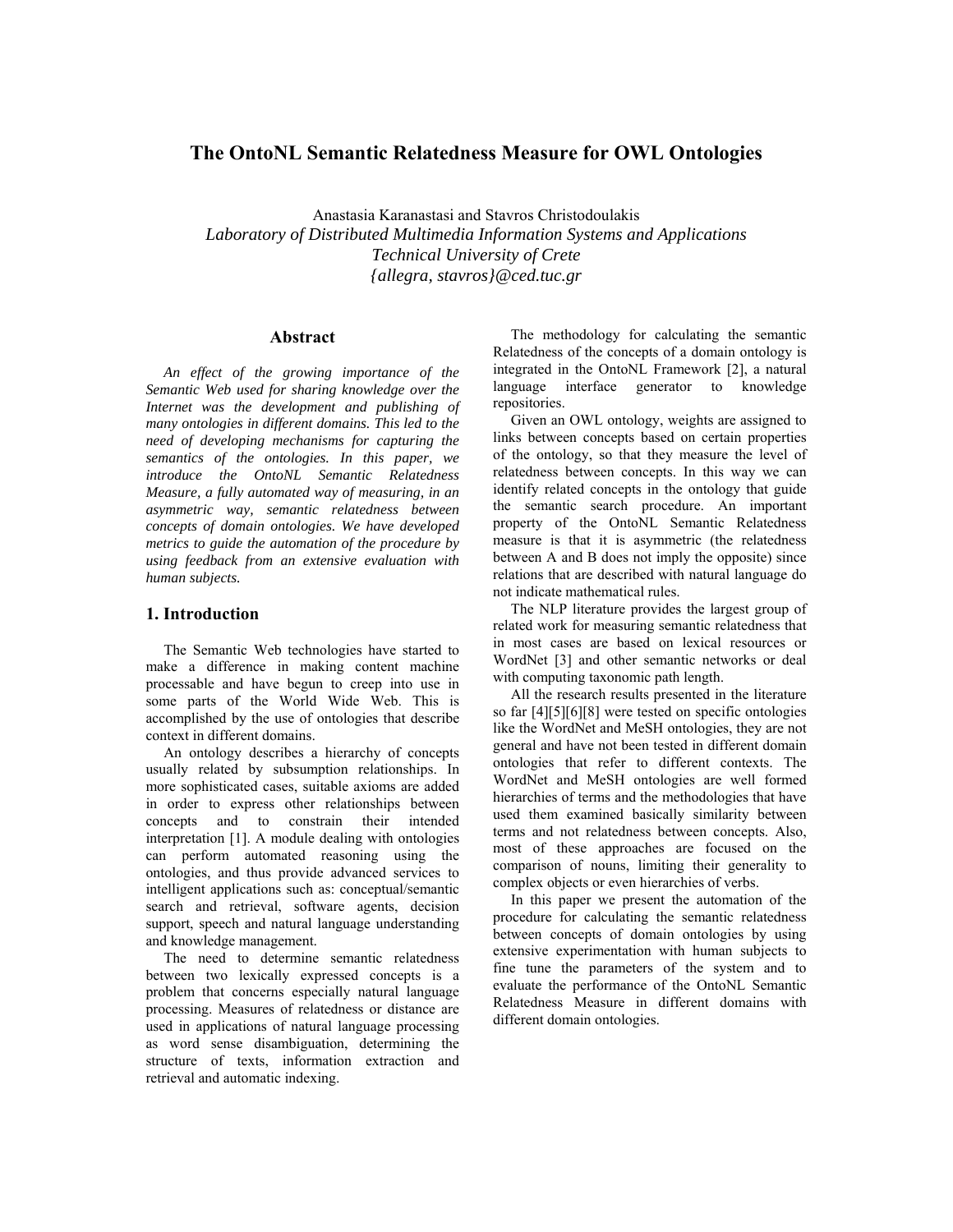# **2. The OntoNL Semantic Relatedness Measure**

The OntoNL Semantic Relatedness Measure depends on the semantic relations defined by OWL vocabulary. The methodology borrows and expands ideas from the research of Semantic Relatedness of concepts in semantic networks and can be found in details in [9].

The algorithm takes into account the semantic relation of OWL: EquivalentClass. The class that is OWL: EquivalentClass with a source class has a similarity (not relatedness) value 1. In our computations, the classes related to the source class of the ontology are also related with the same value to the equivalent class. We count the number of the common properties the two concepts share (numerator) and divide it with the number of the initial concept (denominator) and the number of the common properties the two concepts share that are **inverseOf** properties (numerator) and divide it with the number of the common properties the two concepts share (denominator):

$$
\forall f_1 \ge f_2, f_2 > 0, f_1 + f_2 = 1:
$$
  

$$
\sum_{i=1}^n p_{ijk} \sum_{j=1}^n p_{invijk} \quad (1)
$$
  

$$
rel_{prop}(c_1, c_2) = (f_1 \times \frac{i-1}{n} p_{ij} + (f_2 \times \frac{i-1}{n} p_{ij} p_{ij}),
$$

In  $(1)$ , the value  $p_{ii}$  represents the fact that concept  $c_j$  is related to concept  $c_i$  (value: 0 or 1 in general). The value  $p_{ijk}$  represents the fact that both concepts  $c_i$ and  $c_k$  are related to concept  $c_i$ . The  $p_{invijk}$  represents the fact that both concepts are inversely related. The factors  $f_1$  and  $f_2$  in general depend on the ontologies used, and we assume that they are experimentally determined for a given ontology.

The **conceptual distance** measure is based on three factors; the path distance, the specificity and the specialization. The path distance measures the relatedness of two concepts by counting the minimal path of edges between the two concepts through their structural relations (IS-A relations):

$$
\forall d_{C1} \ge 1, d_{C2} \ge 1, d_{C1} + d_{C2} > 2:
$$
  
\n
$$
pathDist(c_1, c_2) = \frac{d_{C1} + d_{C2}}{2*D} \in (0,1]
$$
 (2)

where  $d_{C1}$  is the number of edges from concept 1 to the closer common subsumer and  $d_{C2}$  the number of edges from concept 2 to the closer common subsumer. D is the maximum depth of the ontology.

We claim that when the change of direction (from superClassing to subClassing and opposite) is close to the concept/subject of the language model  $(d_{C1} \ll$  $(d_{C1} + d_{C2})/2$ , the two concepts are more related.

When the direction of the path changes far from the reference concept then the semantics change as well (more specialization of the reference concept  $c_1$  in comparison with the subsumer concept).

We count the specificity of the concepts inside the ontology by the following normalized weight value:

$$
d_{C1} < \frac{d_{C1} + d_{C2}}{2} : w_{-1_{specC1}} = -\ln \frac{2 \times d_{C1}}{d_{C1} + d_{C2}} \in (0,1]
$$
  
then 
$$
d_{C1} \ge \frac{d_{C1} + d_{C2}}{2} : w_{-1_{specC1}} = 0
$$
 (3)

We, also propose a method of counting the specialization of the concept - C1 based on the object properties of the subsumer, by the factor:  $\forall \# Obj P_{C1} \leq 10 \times \#Obj P_{S}$ :

$$
w_{-}2_{spec_{C1}} = 1 - \log \frac{\#ObjP_{C1}}{\#ObjP_{S}} \in [0,1]
$$
 (4)

where  $ObjP_{C1}$  is the number of Object Properties of the concept  $C_1$  and  $ObjP_S$  is the number of ObjectProperties of the subsumer concept.

The conceptual distance measure then becomes:  
\n
$$
rel_{CD} = \frac{w_1}{w_2} \frac{1_{specC1} + w_2}{w_2} \frac{2_{specC1} + 1 - pathDist(c_1, c_2)}{3} (5)
$$

The **related senses** measure counts the common senses of two concepts by counting the common nouns and synonyms extracted from the descriptions of the concepts in the ontology (owl:label, owl:comment) or from the descriptive part of the term meaning in the WordNet. Let  $S_1$  be the description set of nouns for  $c_1$  and  $S_2$  the description set of nouns for  $c<sub>2</sub>$ . The related senses measure is:

$$
rel_{RS}(c_1, c_2) = \frac{|S_1 \cap S_2|}{|S_1 \cap S_2| + |S_1 \setminus S_2|}
$$
(6)

The overall relatedness measure is the following:  $\forall w_1 + w_2 + w_3 = 1, (w_1, w_2, w_3) > 0,$ 

$$
rel_{PROP}(c_1, c_2), rel_{CD}(c_1, c_2), rel_{RS}(c_1, c_2) \in [0, 1]:
$$
  

$$
rel_{OntoNL} = w_1 \times rel_{PROP} + w_2 \times rel_{CD} + w_3 \times rel_{RS}(7)
$$

The three factors  $w_1$ ,  $w_2$  and  $w_3$ , help of balancing among the parameters depending on the application ontology.

#### **3. Experimental Evaluation**

We have focused our attention to the performance experimentation in a generic way utilizing readily available ontologies in the web, not carefully constructed by hand ontologies. As we discussed in the previous section the three factors  $w_1$ ,  $w_2$  and  $w_3$ of the overall OntoNL measure help of balancing among the three sub-measure depending on the application ontology. We need to bound their values and provide the complete measurement that will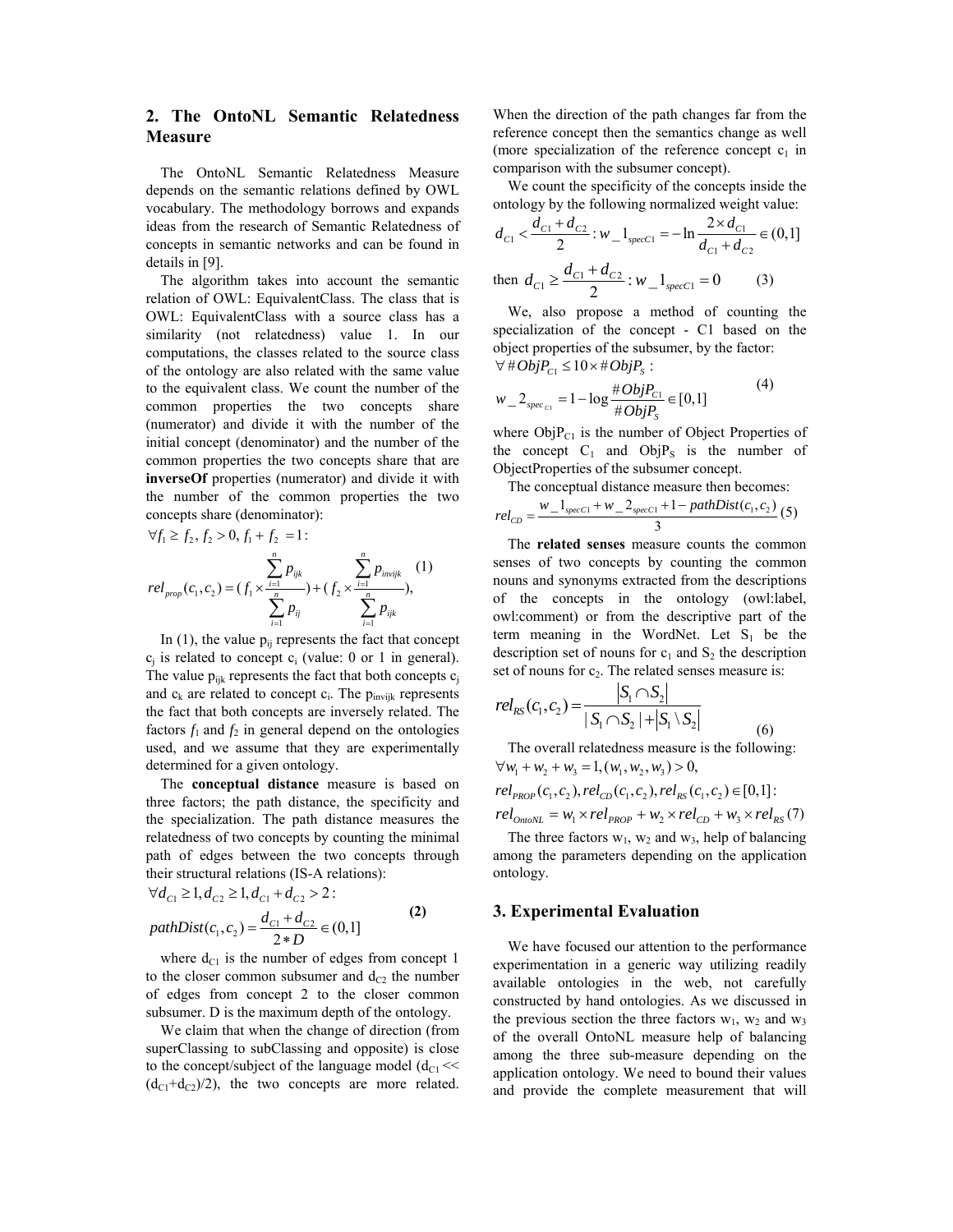show good results regardless of the OWL ontology used.

In order to assess the impact of each of the submeasures we needed to evaluate it against a "gold standard" of object relatedness. To that end we designed a detailed experiment in which human subjects, selected from the Liberal Arts field and Computer Science field, were asked to assess the relatedness between pairs of objects (the results and discussion over the results can be found in [9]). The object pairs were selected from a number of ontologies freely available in the web<sup>1</sup>. The selection of the ontologies was based on the public availability of the ontologies and by the subjects' ability to relate to the ontology content (domain).

Our first objective was to investigate what are the values of the parameters  $f_1$ ,  $f_2$ ,  $w_1$ ,  $w_2$ ,  $w_3$  for each ontology, and overall. We observed that the best computed manually values of these parameters strongly depend on the ontology. Their "optimal" experimental values are shown in Table 1.

| Ontology               | rel <sub>PROP</sub> |      | rel <sub>OntoNL</sub> |                |                |
|------------------------|---------------------|------|-----------------------|----------------|----------------|
|                        |                     | f,   | $W_1$                 | W <sub>2</sub> | W <sub>3</sub> |
| Soccer Ontology        | 0.5                 | 0.5  | 0.7                   | 0.2            | 0.1            |
| Wine Ontology          | 0.65                | 0.35 | 0.5                   | 0.25           | 0.25           |
| People Ontology        | 0.1                 | 0.9  | 0.45                  | 0.2            | 0.35           |
| Pizza Ontology         | 0.65                | 0.35 | 0.5                   | 0.27           | 0,23           |
| Koala Ontology         | 0.99                | 0.01 | 0.25                  | 0.65           | 0.1            |
| <b>Images Ontology</b> | 0.33                | 0,67 | 0.45                  | 0.5            | 0.05           |
| <b>Travel Ontology</b> | 09                  | 0.1  |                       | 0.1            | 0.2            |

**Table 1: The values of the relative weights**  $f_1$  **and**  $f_2$  **of**  $(1)$  and  $w_1$  (for  $rel_{PROP}$ ),  $w_2$  (for  $rel_{CD}$ ) and  $w_3$  (for  $rel_{RS}$ ) **of (8) for the test set of ontologies** 

Using the best computed manually values for the parameters we studied how the computed relatedness measure among two concepts was correlated with the relatedness perceived by the human subjects.

| <b>Human Subjects Ratings</b> |                     |            |                   |                       |
|-------------------------------|---------------------|------------|-------------------|-----------------------|
| Measure                       | rel <sub>PROP</sub> | $rel_{CD}$ | rel <sub>RS</sub> | rel <sub>OntoNL</sub> |
| Soccer Ontology               | 0.910               | 0.594      | 0,329             | 0.943                 |
| Wine Ontology                 | 0,832               | 0.644      | 0,830             | 0,976                 |
| People Ontology               | 0.906               | 0.937      | 0.949             | 0,984                 |
| Pizza Ontology                | 0,657               | 0.77       |                   | 0,863                 |
| Koala Ontology                | 0.492               | 0.846      | 0,285             | 0,857                 |
| <b>Images Ontology</b>        | 0.964               | 0,953      | 0.273             | 0.997                 |
| <b>Travel Ontology</b>        | 0.946               | 0.891      | 0.612             | 0.973                 |

**Table 2: The values of the coefficients of correlation between human ratings of relatedness and the OntoNL Semantic Relatedness sub-measures and overall measure** 

| Table | shows | the | computed | correlation |
|-------|-------|-----|----------|-------------|
|       |       |     |          |             |

1 Images:http://www.mindswap.org/glapizco/technical.owl Koala:http://protege.stanford.edu/plugins/owl/owl-

library/koala.owl

-

People:http://owl.man.ac.uk/2005/07/sssw/people.html Pizza:http://www.co-

Soccer:http://lamia.ced.tuc.gr/ontologies/AVMDS03/soccer

Travel:http://learn.tsinghua.edu.cn/home-

page/2003214945/travelontology.owl

coefficients with relative weights of Table 1 between the system computed relatedness measure and the human subjects evaluated relatedness.

# **4. The OntoNL Semantic Relatedness Measure's Weight Value Calculation**

An observation mentioned above was the relatively large variability of the optimal weights for each ontology. Our scope was to develop an automatic method for determining the weights for any given ontology. We first determine the features of the OWL Ontology structure that we essentially can state their impact in the OntoNL Semantic Relatedness Measure:

**Feature 1**: Let C be a set whose elements are called concepts or classes. Let  $|C| \in N$ were  $N = \{1, 2, 3, ...\}$ , be the number of all Classes of the OWL Domain Ontology.

**Feature 2**: Let P be a set whose elements are called Object Properties. Let  $|P| \in N$ were  $N = \{1, 2, 3, ...\}$ , be the number of all Object Properties of the OWL Domain Ontology.

**Feature 3**: Let  $H^c$  be a class hierarchy, a set of classes.  $H^c$  is a directed, transitive relation  $H^c \subset C \times C$  which is also called class taxonomy.  $H^{c}(C, C)$  is the set where Cs is a sub-class of Ci. The number of subclasses (Cs) for a class Ci is defined as  $| H^c(C_s, C_i) |$ 

**Feature 4**: A specific kind of relations is attributes A. The function  $att : A \rightarrow C$  with  $range(A) = STRING$  relates concepts with literal values.

The values of these features can be computed univocally in each case of ontologies we used for the evaluation experiments. The metrics we are proposing are not 'gold standard' measures of ontologies. Instead, the metrics are intended to evaluate certain aspects of ontologies and their potential for knowledge representation. To define the metrics we used as a guideline, work on ontology quality analysis [10], [11]. The category of metrics we are interested in is the schema metrics that evaluates ontology design and its potential for rich knowledge representation.

**Metric 1 (μ1)-Object Property Richness**: This metric (*PR*) is defined as the average number of object properties per class. It is computed as the number properties for all classes (P) divided by the number of classes (C).

Wine:http://www.w3.org/TR/owl-guide/wine.rdf

1

ode.org/ontologies/pizza/2005/05/16/pizza.owl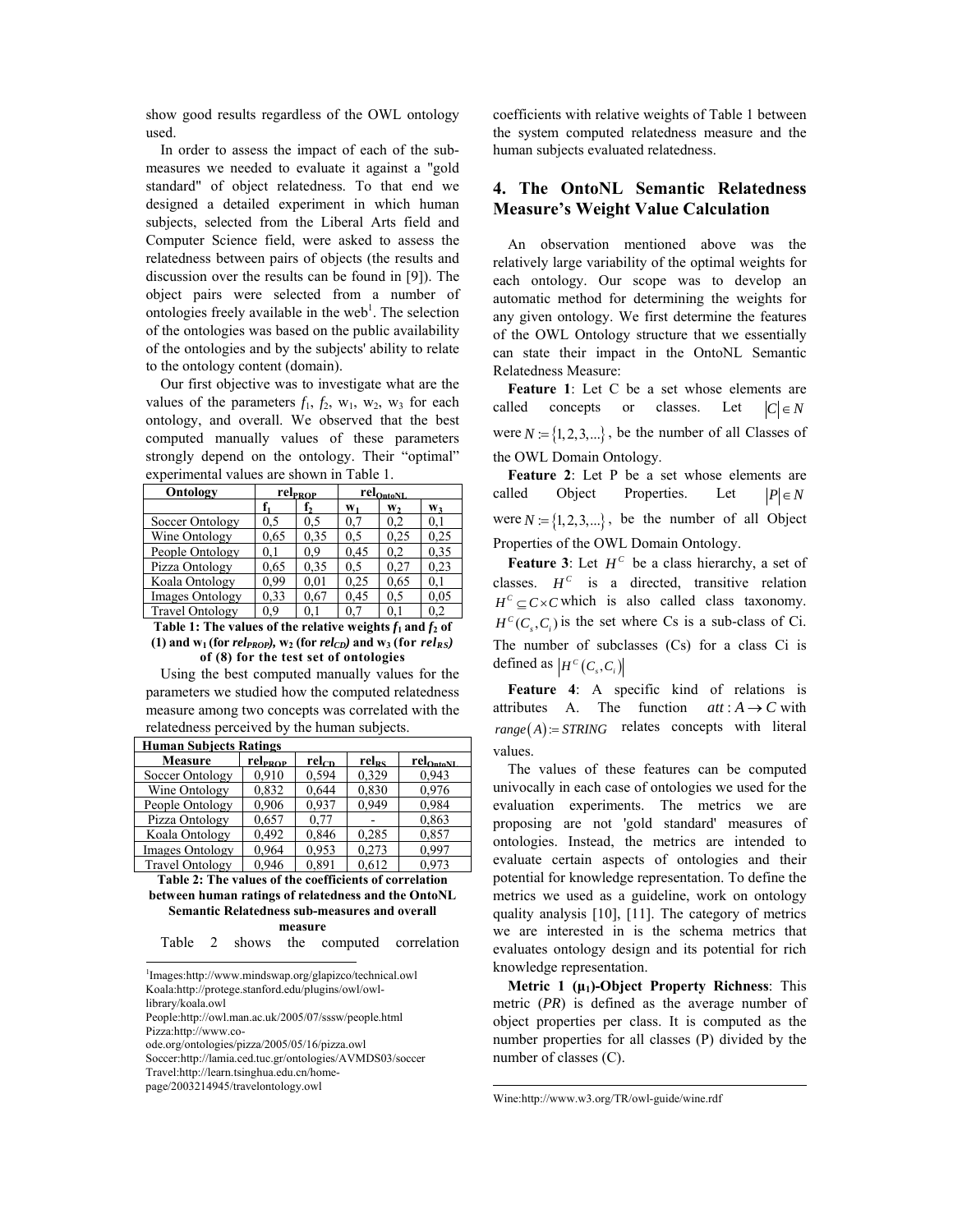$$
PR = \frac{|P|}{|C|} \tag{9}
$$

**Metric 2 (μ2)-Inverse Object Property Richness:** This metric (PR<sub>inv</sub>) is defined as the average number of inverse object properties per class. It is computed as the number properties for all classes  $(P_{inv})$  divided by the number of classes  $(C)$ .

$$
PR_{inv} = \frac{|P_{inv}|}{|C|}
$$
\n(10)

**Metric 3 (μ3)-Specificity Richness:** This metric (SR) is defined as the sum of all inner classes  $\sum_{C_i \in C_{inn}}$ ∑ (all classes of the ontology except the leaf classes) of the number of properties of the subclass Cs of a class Ci  $(P_{H^C(C_S, C_i)})$ , minus the number of properties of the class Ci  $(P_{C_i})$  divided by the number of properties of the subclass Cs

 $(P_{H^c(C_S, C_i)})$ . This sum is divided by the number of the inner classes of the ontology.

$$
SR = \frac{\sum_{C_i \in Cimer} ((\sum_{C_j \in H^C(C_S, C_i)} \frac{|P_{C_j}|}{|H^C(C_s, C_i)|}) - |P_{C_i}|)}{C_{inner}} (11)
$$

**Metric 4 (μ4)-Inheritance Richness:** The inheritance richness of the schema (IR) is defined as the average number of subclasses per class.

$$
IR = \frac{\sum_{C_i \in C} \left| H^C(C_S, C_i) \right|}{|C|}
$$
\n(12)

**Metric 5 (μ5)-Readability**: This metric indicates the existence of human readable descriptions in the ontology, such as comments, labels, or captions. Formally, the readability (R) of a class is defined as the sum of the number attributes that are comments and the number of attributes that are labels the class has.

$$
R = |A, A = rdfs:comment| + |A, A = rdfs:label| (13)
$$

If the readability is equal to zero, then we define the readability as the average number of classes with one-word string names per all the classes of the ontology.

$$
R = \frac{|A, A = rdfs : one \text{ } word \text{ } \text{ } ID|}{|A, A = rdfs : ID|}
$$
\n(14)

We are going to use methodologies from Linear Programming field [12] so to compute the impact of each metric to the weights of the OntoNL Semantic Relatedness Measure and the results that we have obtained empirically through experimentation as training data to determine the exact weight values of the metrics that we think that affect the parameters  $(f_1, f_2, w_1, w_2, w_3)$  of the OntoNL Semantic Relatedness Measurement. We observe that the best computed manually values of  $f_1$ ,  $f_2$ ,  $w_1$ ,  $w_2$ ,  $w_3$  is affected by the characteristics of the ontology structure and description and the ontology metrics defined above.

We define:

 $f_1 = f_1(\mu_1, \mu_3)$  (the influence parameter of the submeasure of the rel<sub>OP</sub>) to indicate that  $f_1$  depends on the ontology metrics  $\mu_1$  (object property richness) and  $\mu_3$  (specificity richness).

 $f_2 = f_2(\mu_1, \mu_2, \mu_3)$  (the influence parameter of the submeasure of the  $rel<sub>OP</sub>$ ) is affected by the ontology metrics  $\mu_1$  (object property richness),  $\mu_2$  (inverse object property richness) and  $\mu_3$  (specificity richness).

 $w_1 = w_1(\mu_1, \mu_2, \mu_3)$  (the influence parameter of rel<sub>OP</sub>) is affected by the ontology metrics  $\mu_1$  (object property richness), (inverse object property richness) and  $\mu_3$  (specificity richness).

 $w_2 = w_2(\mu_1, \mu_3, \mu_4)$  (the influence parameter of rel<sub>CD</sub>) is affected by the ontology metrics  $\mu_1$  (object property richness),  $\mu_3$  (specificity richness) and  $\mu_4$ (specificity richness).

 $w_3 = w_3(\mu_4, \mu_5)$  (the influence parameter of rel<sub>RS</sub>) is affected by the ontology metrics  $\mu_4$  (specificity richness) and  $\mu_5$  (readability).

We want to determine the *how much* the metrics affect the influence parameters  $f_1$ ,  $f_2$ ,  $w_1$ ,  $w_2$ ,  $w_3$  of the OntoNL Semantic Relatedness Measurement. To that purpose we have computed the ontology metrics for the 7 OWL domain ontologies that we have used for experimentation. Then we defined the objective functions to represent the problem as a linear programming problem. Since we assume a linear dependency of the parameters  $f_1$ ,  $f_2$ ,  $w_1$ ,  $w_2$ ,  $w_3$  from the ontology metrics we can write:

$$
f_1 \equiv f_1(\mu_1, \mu_3) := c_{11} \times \mu_1 + c_{13} \times \mu_3 - e_1
$$
  
\n
$$
f_2 \equiv f_2(\mu_1, \mu_2, \mu_3) := c_{21} \times \mu_1 + c_{22} \times \mu_2 + c_{23} \times \mu_3 - e_2
$$
  
\n
$$
w_1 \equiv w_1(\mu_1, \mu_2, \mu_3) := c_{31} \times \mu_1 + c_{32} \times \mu_2 + c_{33} \times \mu_3 - e_3
$$
  
\n
$$
w_2 \equiv w_2(\mu_1, \mu_3, \mu_4) := c_{41} \times \mu_1 + c_{43} \times \mu_3 + c_{44} \times \mu_4 - e_4
$$
  
\n
$$
w_3 \equiv w_3(\mu_4, \mu_5) := c_{54} \times \mu_4 + c_{55} \times \mu_5 - e_5
$$

In these equations  $c_{ii}$  are constants and  $e_i$ 's are error values. As training ontologies we will use the ones that we described above. For each one of these ontologies we have calculated the values of  $\mu_1$ ,  $\mu_2$ , μ<sub>3</sub>, μ<sub>4</sub> and μ<sub>5</sub>. We also used as values for  $f_1$ ,  $f_2$ , w<sub>1</sub>,  $w_2$ ,  $w_3$  the values that gave the maximum correlations for the concept relatedness in the user experiments (table 1). The seven OWL Domain Ontologies that were used for experimentation were: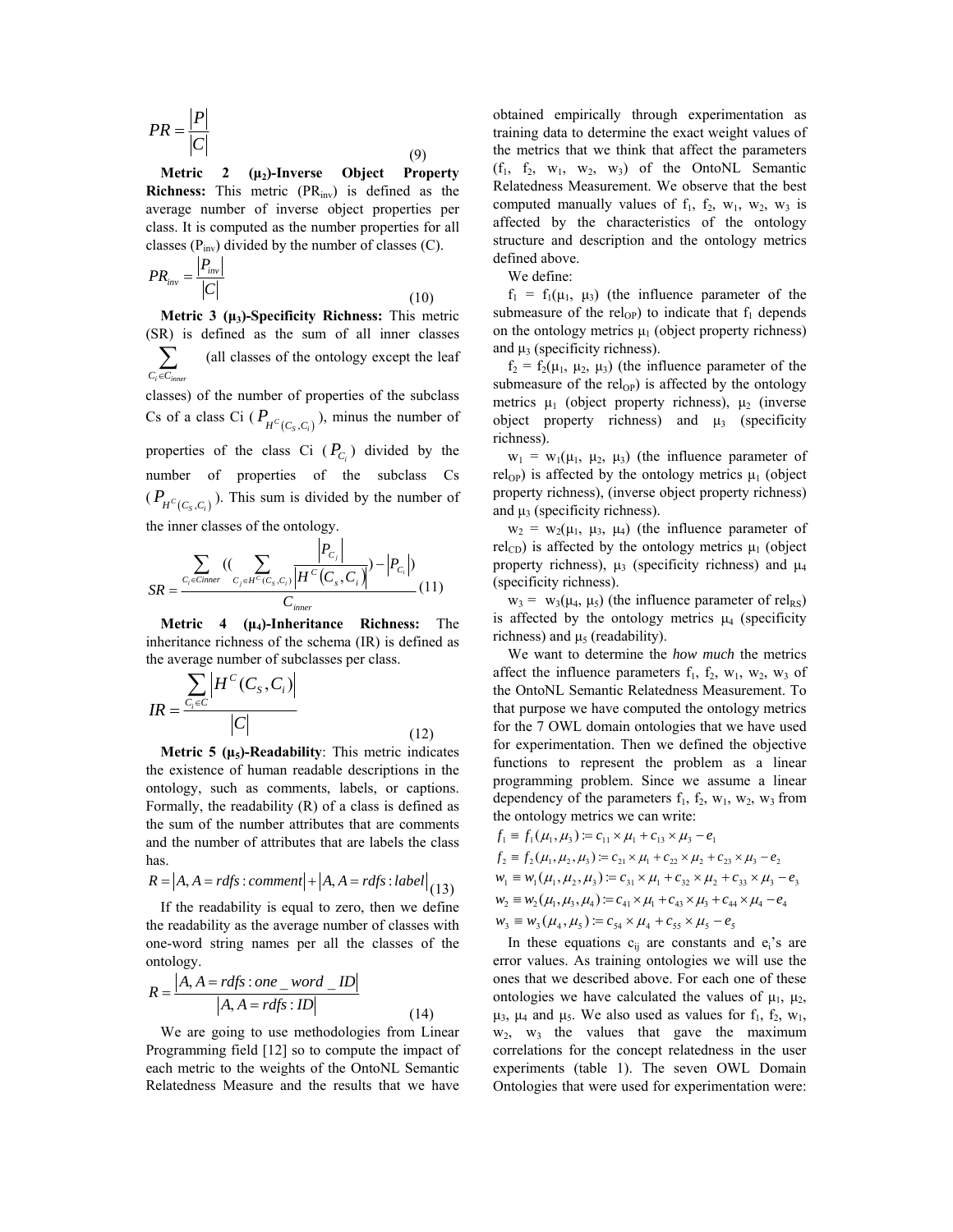(1) Soccer Ontology, (2) Wine Ontology, (3) People Ontology, (4) Pizza Ontology, (5) Koala Ontology, (6) Images Ontology and (7) Travel Ontology.

We used a Linear Solver to compute the different *c* values and the deviations *e* from the values of Table 1. By calculating the values of the metrics and by multiplying them with the corresponding c values we will get the values of the influence parameters of the OntoNL Semantic Relatedness Measure automatically.

The results of the linear programming procedure are presented in Tables 3-7.

| The weight values definition problem for f <sub>1</sub> |                    |  |
|---------------------------------------------------------|--------------------|--|
| Name                                                    | <b>Final Value</b> |  |
| c1                                                      | 0,758196161        |  |
| c3                                                      | 0.435593623        |  |
| e11                                                     | 0.05333553         |  |
| e12                                                     | $-0.074884789$     |  |
| e13                                                     | 0.130046084        |  |
| e14                                                     | $-0.086183898$     |  |
| e15                                                     | $-0.002707919$     |  |
| e16                                                     | $-0.004941855$     |  |
| e17                                                     | $-0.014663153$     |  |

**Table 3: The values of the constants of the metrics that**  influence the weight value  $f_1$  of the OntoNL Sem. Rel. **Measure and the deviations from the ontologies** 

In table 3 we find the values of  $c_1$  and  $c_3$  that we will use to multiply the computed ontology metrics  $\mu_1$  and  $\mu_3$  respectively in order to define the influence parameter  $f_1$  of a domain ontology we want to process. The e11-e17 values are the deviations from the human judgments for each one of the seven ontologies used for experimentation.

| The weight values definition problem for f |                    |  |
|--------------------------------------------|--------------------|--|
| Name                                       | <b>Final Value</b> |  |
| c1                                         | 0.049345079        |  |
| c2                                         | 0.840100697        |  |
| c3                                         | 0.047572988        |  |
| e21                                        | 0.136529522        |  |
| e22                                        | 0.022606066        |  |
| e23                                        | $-0.070313878$     |  |
| e24                                        | 0.022606066        |  |
| e25                                        | 0.058533106        |  |
| e26                                        | $-0.148934617$     |  |
| e27                                        | $-0.021026264$     |  |

**Table 4: The values of the constants of the metrics that**  influence the weight value f<sub>2</sub> of the OntoNL Sem. Rel. **Measure and the deviations from the ontologies** 

In table 4 we find the values of  $c_1$ ,  $c_2$  and  $c_3$  that we will use to multiple the computed ontology metrics  $\mu_1$ ,  $\mu_2$  and  $\mu_3$  respectively in order to define the influence parameter  $f_2$  of a domain ontology we want to process. The e21-e27 values are the deviations from the human judgments for each one of the seven ontologies used for experimentation.

| The weight values definition problem for $w_1$ |                    |  |
|------------------------------------------------|--------------------|--|
| Name                                           | <b>Final Value</b> |  |
| c1                                             | 0.549347616        |  |
| c2                                             | 0.310262499        |  |
| c3                                             | 0.26487096         |  |
| e31                                            | 0.06518881         |  |
|                                                | $-0.066029702$     |  |

| e33 | $-0.117953097$ |
|-----|----------------|
| e34 | $-0.066029702$ |
| e35 | 0.021163584    |
| e36 | $-0.267102916$ |
| e31 | $-0.061115641$ |

**Table 5: The values of the constants of the metrics that**  influence the weight value w<sub>1</sub> of the OntoNL Sem. Rel. **Measure and the deviations from the ontologies** 

In table 5 we find the values of  $c_1$ ,  $c_2$  and  $c_3$  that we will use to multiple the computed ontology metrics  $\mu_1$ ,  $\mu_2$  and  $\mu_3$  respectively in order to define the influence parameter w1 of a domain ontology we want to process. The e31-e37 values are the deviations from the human judgments for each one of the seven ontologies used for experimentation.

| The weight values definition problem for $w_2$ |                    |  |
|------------------------------------------------|--------------------|--|
| Name                                           | <b>Final Value</b> |  |
| c1                                             | 0.363197897        |  |
| c3                                             | 0,046685606        |  |
| c4                                             | 0.245670362        |  |
| e41                                            | 0.08867345         |  |
| e42                                            | 0.016971459        |  |
| e43                                            | $-0.043044046$     |  |
| e44                                            | 0.009254977        |  |
| e45                                            | $-0.212717517$     |  |
| e46                                            | $-0.066789378$     |  |
| e47                                            | 0.207651054        |  |

**Table 6: The values of the constants of the metrics that**  influence the weight value w<sub>2</sub> of the OntoNL Sem. Rel. **Measure and the deviations from the ontologies** 

In table 6 we find the values of  $c_1$ ,  $c_3$  and  $c_4$  that we will use to multiple the computed ontology metrics  $\mu_1$ ,  $\mu_3$  and  $\mu_4$  respectively in order to define the influence parameter  $w_2$  of a domain ontology we want to process. The e41-e47 values are the deviations from the human judgments for each one of the seven ontologies used for experimentation.

| The weight values definition problem for $w_3$ |                    |  |
|------------------------------------------------|--------------------|--|
| <b>Name</b>                                    | <b>Final Value</b> |  |
| c4                                             | 0,278023071        |  |
| c5                                             | 0,315776889        |  |
| e51                                            | 0,016872301        |  |
| e52                                            | $-0.056071167$     |  |
| e <sub>53</sub>                                | -0.098853789       |  |
| e54                                            | $-0.037958858$     |  |
| e55                                            | 0,064273687        |  |
| e56                                            | 0,149284072        |  |
| e57                                            | $-0.037546245$     |  |

**Table 7: The values of the constants of the metrics that**  influence the weight value w<sub>31</sub> of the OntoNL Sem. Rel. **Measure and the deviations from the ontologies** 

In table 7 we find the values of  $c_4$  and  $c_5$  values that we will use to multiple the computed ontology metrics metrics  $\mu_4$  and  $\mu_5$  respectively in order to define the influence parameter  $w_3$  of a domain ontology we want to process. The e51-e57 values are the deviations from the human judgments for each one of the seven ontologies used for experimentation.

The largest deviation in Table 3 is for the ontology People since it is an ontology with a small